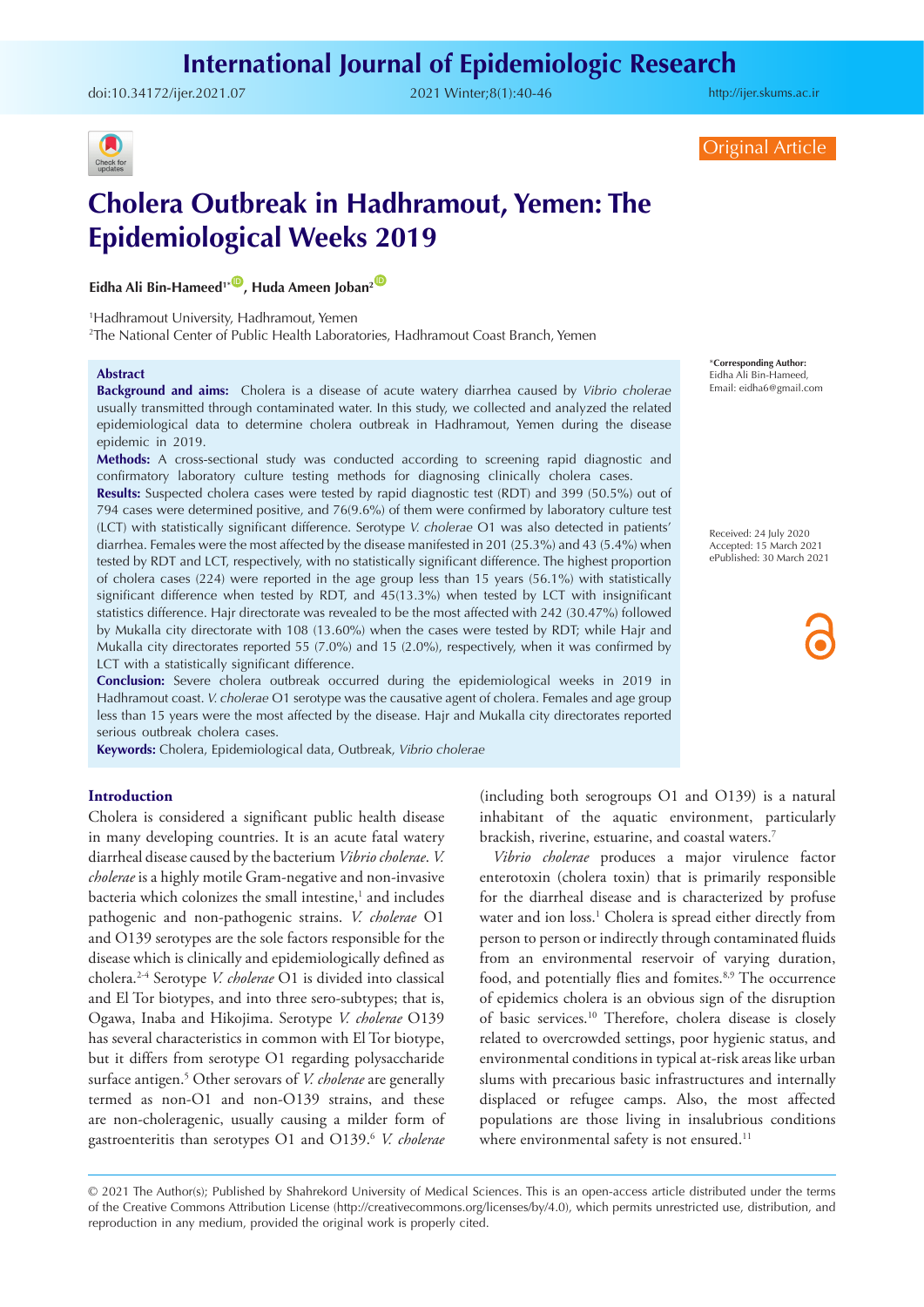Yemen is situated in southwest Asia on the Arabian Peninsula and has diverse topography with mountainous areas in the north, desert in the east, a coastal landscape in the south and the west. Cholera disease outbreaks was reported as early as the 1980s.<sup>12</sup> Outbreak of cholera in Yemen is the largest in the recent history of the disease, and the magnitude of this outbreak may be explained by the overall breakdown of public services like hygienic and sanitation conditions.<sup>13</sup> During 2008-2012, the estimated annual number cases of cholera in Yemen were 17.546, and the estimated annual number of deaths were 561.<sup>14</sup> Several outbreaks of cholera occurred during the last 10 years in Yemen with 3 smaller outbreaks in 2009, 2010 and 2011, and with case fatality rate (CFR) of 5.5%, 1.3% and 0.4%, respectively.15-17 The most severe outbreak occurred in October 2016 with 1423700 suspected cases.<sup>18</sup> Following Spatial modelling technique, Yemen is defined as an endemic country for cholera with around 17546 cases per year, and a CFR of 3.20%.<sup>14</sup> In 2017, Yemen was the first country to report more than one million suspected cases in a single year when 41% of cholera attributed fatalities and 2261 deaths were recorded, which was evidence of the severity of the epidemic sweeping the country.<sup>19</sup> In 2018, the outbreak of cholera became a major public health issue in Yemen. A total of 1111 653 cases and 2,400 deaths were reported up to March 2018.20 Also, a total of 4510 laboratory confirmed cases were reported from 306 districts for January 2019, resulting in 2767 deaths corresponding to a CFR of 0.6%.18

Hadhramout governorate – Southern Yemen – recorded the first outbreak of cholera during the years 2017 and 2018.21 So far, several studies have been conducted to investigate the cholera outbreak in Yemen, but none has been ever carried out to explore Hadhramout governorate since the first cholera outbreak in 2017. Therefore, this study aimed to examine and analyze the epidemiological data concerning cholera outbreak in Hadhramout coast governorate from January to December 2019. This study may help the healthcare system to epidemiological develop prevention and control activities supported by medical surveillance.

## **Materials and Methods** *Study Area and Location*

The geographical area of the study was Hadhramout coast district, the first division of Hadhramout governorate with a population of around 706, 070 people, spread over approximately  $26852.25 \text{ km}^2$  and separated into 12 directorates ([Figure](#page-1-0) 1). Topographically, the district includes hills, valleys, and coast.<sup>21</sup>

#### *Study Design and Study Population*

This study is a cross-sectional study aimed to examine the epidemiological data of cholera outbreak in 2019 in Hadhramout coast governorate. We reviewed the data

<span id="page-1-0"></span>

Figure 1. Map of Hadhramout Coast Directorates.<sup>21</sup>

on cholera epidemic reported by the epidemiological surveillance department at the ministry of health and population office in Hadhramout coast, Yemen, and the national center of public health laboratories, Hadhramout coast branch, from January to December 2019. Variables recorded in the line list included name, age, sex, residence, and rapid diagnostic test (RDT) result. The suspected cholera cases were also confirmed by culture test and the CFR as well as attack rate (AR) were calculated.

Among the study population, 388 (48.9%) were males and 406 (51.1%) were females. The age groups were classified into less than 15 years 468 (58.9%), 15-30 years 140 (17.6%), 31-45 years 103 (13.0%), 46-60 years 50 (6.3%) and over 60 years 33 (4.2%). The total cases of districts were as the following; Hajr 555 (69.9%), Mukalla city 141 (17.8%), Brom Mayfa 42 (5.3%), Daw'an 40 (5.0%), Ad Dis 5 (0.6%), Ghayl Ba Wazir 4 (0.5%), Mukalla countryside 3 (0.4%), Adh Dhlia'ah 3 (0.4%), and Huraidhah 1(0.1%) case.

## *Inclusion and Exclusion Criteria*

All clinically suspected cholera cases were included in the study, whereas non-clinically suspected cholera cases were excluded.

#### *Rapid Diagnostic Test*

RDT was performed according to the kit manufactured by ARKRAY Health care Pvt. Ltd., India. Serotyping of *V. cholerae* O1 and O139 was detected by lateral flow immunochromatographic one step rapid visual dipstick test. The test is a simple *in vitro* qualitative screening test for detecting lipopolysaccharide (LPS) antigen of *V. cholerae* O1 and O139 in human stool, in order to diagnose cholera through using monoclonal antibodies specific to *V. cholerae* O1 and O139 LPS.

## *Bacteriology and Serotyping*

The clinical diagnosis of cholera is based on the WHO case definition; it is confirmed in a laboratory when *V. cholera* O1 or O139 is detected in a patient's diarrhea or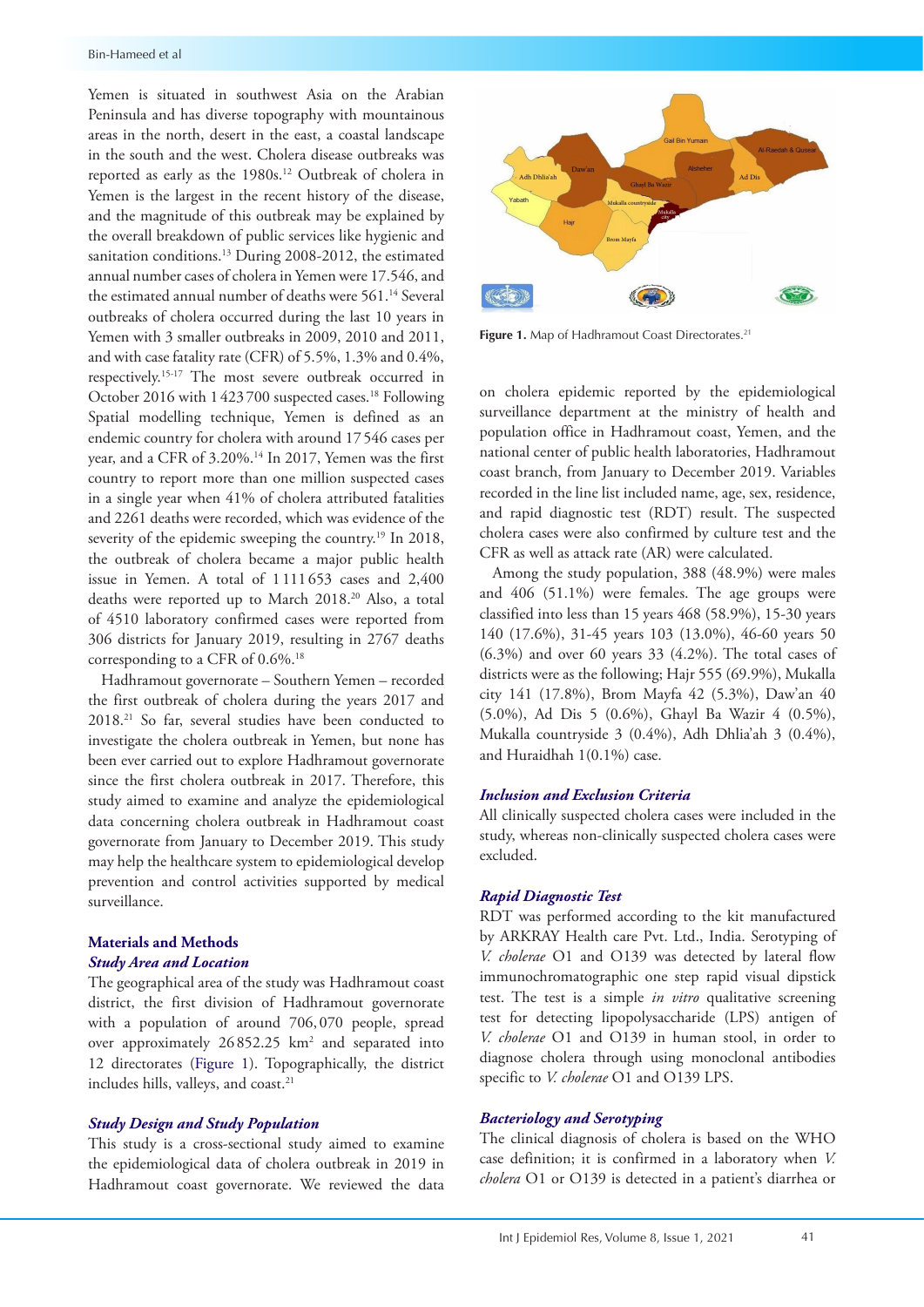vomitus.22 In this study, the standard laboratory culture test (LCT) method was used to examine the positive RDT cholera cases. Bacterial culture isolates were grown on an enrichment alkaline peptone water broth (Deben Diagnostics Ltd., England), then were sub-cultured on thiosulphate citrate bile salt sucrose (TCBS) agar (Oxoid, England) at 37°C for 18–24 hours. Typical sucrose fermenting yellow colonies were subsequently used in routine identification, and presumptive identified *V. cholerae* isolates were examined by oxidase test. Confirmed identification was employed using O1 and O139 antisera for slide agglutination testing with polyvalent O1 or O139 antisera kit (Denka Seiken Co., Ltd. Japan) for fresh growth of suspected *V. cholerae*.

## *Data Analysis*

The data were analyzed by Statistical Package for Social Sciences (SPSS) software, version 19.0. Descriptive statistics was adopted to measure the frequencies and percentages. Comparison between variables was performed using F-test and one-way ANOVA. The association between different categories was measured and compared using Pearson chisquare test. Statistical significance was defined at *P* values less than 0.05.

#### **Results**

The study showed outbreak of cholera cases in some districts of Hadhramout coast during the epidemiological weeks in 2019. A total of 794 suspected cholera cases were screened by RDT and confirmed by LCT with statistically significant differences for positive cases  $(P \text{ value} = 0.001)$ (see [Table](#page-2-0) 1). Using bacteriology and serotyping test, *V. cholerae* O1 serotype was detected in patient's diarrhea 76  $(9.6\%)$ .

According to RDT and LCT results, females were more affected by the disease than males. The highest proportion of cholera cases was reported to belong to the age group less than 15 years. High cholera cases were reported by Hajr and Mukalla city, as shown in [Tables 2](#page-3-0) and [3](#page-3-1). According to the indicators of cholera cases outbreak in Hadhramout coast during 2019, CFRs was 0.9 and attack

<span id="page-2-0"></span>

| Type of<br><b>Test</b> | <b>Result</b> | Frequency | Percent | Mean  | <b>F-Statistic</b> | P<br>Value |
|------------------------|---------------|-----------|---------|-------|--------------------|------------|
| <b>RDT</b>             | Positive      | 399       | 50.2    |       | 3.429              | 0.001      |
|                        | Negative      | 229       | 28.8    |       |                    |            |
|                        | Not done      | 166       | 21.0    | 0.478 |                    |            |
|                        | Total         | 794       | 100.0   |       |                    |            |
| <b>LCT</b>             | Positive      | 76        | 9.6     |       |                    | 0.001      |
|                        | Negative      | 164       | 20.6    |       |                    |            |
|                        | Not done      | 554       | 69.8    | 0.574 | 16.399             |            |
|                        | Total         | 794       | 100.0   |       |                    |            |

Abbreviations: RDT, rapid diagnostic test; LCT, laboratory culture test.

rate  $(AR)/10000$  people was 7.0 (see [Table](#page-4-0) 4).<sup>21</sup>

Time distribution of cholera exhibited a marked difference in epidemic. An association was discovered between outbreak of disease and seasons in districts from March to June, as the highest number of cases was recorded from July to October, and the lowest number was observed from November to February [\(Figure](#page-2-1) 2).

#### **Discussion**

This study aimed to study and analyze the related epidemiological data on cholera outbreak in Hadhramout, Yemen during the disease epidemic in 2019. Adopting bacteriological examination of stool samples, *V. cholerae* O1 serotype was detected. Several other studies investigating cholera outbreak in different countries have shown that the same agent is responsible for cholera. Countries involved in the given studies are: India, *V. cholerae* O1 biotype El Tor serotype Ogawa<sup>23</sup> and *V. cholerae* O1,<sup>24</sup> Bangladesh *V. cholerae* O1/O139,<sup>25</sup> Nigeria *V. cholerae* O1 biotype El Tor,26,27 Guinea *V. cholerae* El Tor,28 Kenya *Vibrio cholerae* O1 El Tor variant,<sup>29</sup> and Indonesia *V. cholerae* O1 ST69 strains.<sup>30</sup>

Subjects affected by the disease were found in all age groups for males and females from less than 15 years to 60 years. The most affected ones were found to be under 15 years of age. This is consistent with the results from other study reporting the infection in individuals aged between 1 to 70 years.31 Following another study, the majority of the cases diagnosed with the disease was reported to be under 18 years of age.32 A different study showed that more than half of the suspected cases were within the age group 3 to 10 years.23 In children aged <5 years, incidence of severe diarrhea was found during May 2012 due to cholera attack rate ranged from 1.0 to 11.0/1000 children.<sup>31</sup> Also, females were the most affected with cholera disease in this study with no statistically significant difference, and this is inconsistent with the result of another study introducing males as the most affected ones.<sup>23</sup>

The present study revealed that CFRs was 0.9; therefore, great majority of cholera deaths occurred during the first weeks after the beginning of outbreak. This result may have been generated due to delay in care-seeking or accessing traditional healers instead of referring to health clinics at **Table 1.** Cholera Outbreak According to RDT and LCT

<span id="page-2-1"></span>

**Figure 2.** Time Distribution of Cholera Cases During 2019.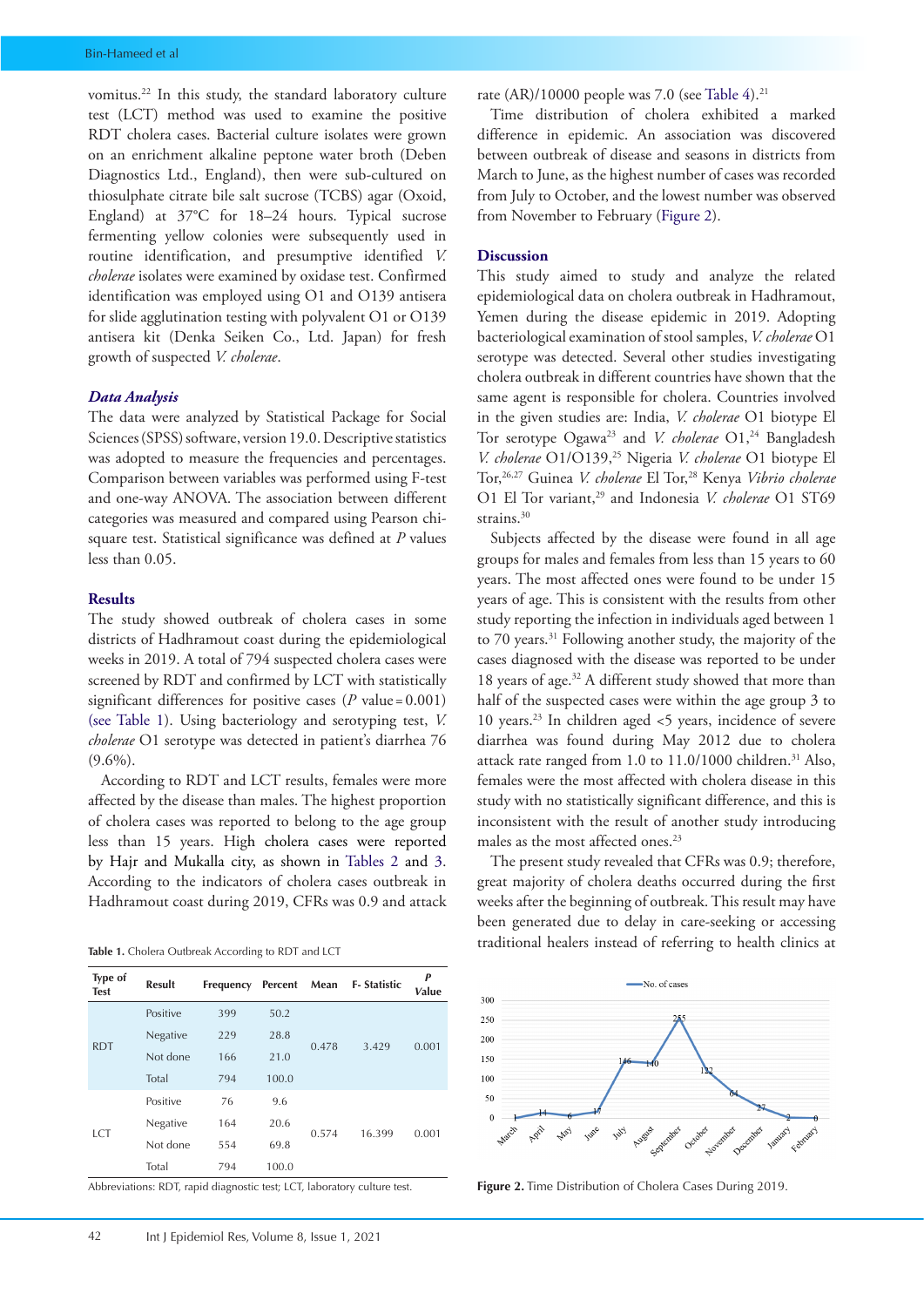#### <span id="page-3-0"></span>**Table 2.** Cholera Outbreak in Relation to Demographic Variables According to RDT

|                   | <b>Categories</b>   |                    | <b>RDT Results</b>             |                                |                         |               |         |
|-------------------|---------------------|--------------------|--------------------------------|--------------------------------|-------------------------|---------------|---------|
| <b>Variables</b>  |                     | <b>Total Cases</b> | <b>Positive</b><br>No. $(\% )$ | <b>Negative</b><br>No. $(\% )$ | Not Done<br>No. $(\% )$ | $\chi$ 2 Test | P Value |
| Gender            | Male                | 388                | 198 (25.0)                     | 113(14.2)                      | 77(9.7)                 | 0.418         | 0.518   |
|                   | Female              | 406                | 201(25.3)                      | 116(14.6)                      | 89 (11.2)               |               |         |
|                   | < 15                | 468                | 224 (28.2)                     | 130(16.4)                      | 114(14.3)               |               |         |
|                   | $15 - 30$           | 140                | 75 (9.4)                       | 37(4.7)                        | 29(3.7)                 |               |         |
| Age groups<br>(y) | $31 - 45$           | 103                | 56 (7.0)                       | 32(4.0)                        | 14(1.8)                 | 8.953         | 0.003   |
|                   | 46-60               | 50                 | 26(3.3)                        | 18(2.3)                        | 6(0.8)                  |               |         |
|                   | $> 60$ years        | 33                 | 18(2.2)                        | 12(1.5)                        | 3(0.4)                  |               |         |
| District          | Hajr                | 555                | 242 (30.47)                    | 184 (23.17)                    | 129 (16.24)             |               |         |
|                   | Mukalla city        | 141                | 108 (13.60)                    | 16(2.01)                       | 17(2.14)                |               |         |
|                   | Mukalla countryside | 3                  | 3(0.37)                        | 0(0)                           | 0(0)                    |               |         |
|                   | Brom Mayfa          | 42                 | 21(2.64)                       | 20(2.51)                       | 1(0.12)                 |               |         |
|                   | Ad Dis              | 5                  | 4(0.50)                        | 0(0)                           | 1(0.12)                 | 1.701         | 0.192   |
|                   | Adh Dhlia'ah        | 3                  | 2(0.25)                        | 0(0)                           | 1(0.12)                 |               |         |
|                   | Daw'an              | 40                 | 16(2.01)                       | 7(0.98)                        | 17(2.14)                |               |         |
|                   | Ghayl Ba Wazir      | $\overline{4}$     | 3(0.37)                        | 1(0.12)                        | 0(0)                    |               |         |
|                   | Huraidhah           | $\mathbf{1}$       | 0(0)                           | 1(0.12)                        | 0(0)                    |               |         |

Abbreviation: RDT, rapid diagnostic test.

<span id="page-3-1"></span>**Table 3.** Cholera Outbreak in Relation to Demographic Variables According to LCT

|                  |                     |                       | <b>LCT Results</b>             |                                |                                |               |         |
|------------------|---------------------|-----------------------|--------------------------------|--------------------------------|--------------------------------|---------------|---------|
| <b>Variables</b> | <b>Categories</b>   | <b>Total</b><br>Cases | <b>Positive</b><br>No. $(\% )$ | <b>Negative</b><br>No. $(\% )$ | <b>Not Done</b><br>No. $(\% )$ | $\chi$ 2 Test | P Value |
| Gender           | Male                | 388                   | 33(4.2)                        | 86 (10.8)                      | 269 (33.9)                     | 0.532         | 0.466   |
|                  | Female              | 406                   | 43(5.4)                        | 78 (9.8)                       | 285 (35.9)                     |               |         |
|                  | $<$ 15              | 468                   | 45(5.66)                       | 90 (11.33)                     | 333 (41.93)                    |               |         |
|                  | $15 - 30$           | 140                   | 12(1.51)                       | 39 (4.91)                      | 89 (11.29)                     |               |         |
| Age groups (y)   | $31 - 45$           | 103                   | 11(1.38)                       | 20(2.51)                       | 72 (9.06)                      | 0.112         | 0.738   |
|                  | 46-60               | 50                    | 4(0.50)                        | 6(0.75)                        | 40(5.03)                       |               |         |
|                  | $> 60$ years        | 33                    | 4(0.50)                        | 9(1.13)                        | 20(2.51)                       |               |         |
|                  | Hajr                | 555                   | 55 (7.0)                       | 70(8.8)                        | 430 (54.1)                     |               |         |
|                  | Mukalla city        | 141                   | 15(2.0)                        | 71 (8.9)                       | 55(6.9)                        |               |         |
| <b>District</b>  | Mukalla countryside | 3                     | 1(0.1)                         | 1(0.1)                         | 1(0.1)                         |               |         |
|                  | Brom Mayfa          | 42                    | 4(0.5)                         | 14(1.8)                        | 24(3.0)                        |               |         |
|                  | Ad Dis              | $\sqrt{5}$            | 0(0.0)                         | 3(0.4)                         | 2(0.3)                         | 9.325         | 0.002   |
|                  | Adh Dhlia'ah        | $\mathfrak{Z}$        | 0(0.0)                         | 0(0.0)                         | 3(0.4)                         |               |         |
|                  | Daw'an              | 40                    | 1(0.1)                         | 5(0.6)                         | 34(4.3)                        |               |         |
|                  | Ghayl Ba Wazir      | $\overline{4}$        | 0(0.0)                         | 0(0.0)                         | 4(0.5)                         |               |         |
|                  | Huraidhah           | $\mathbf{1}$          | 0(0.0)                         | 0(0.0)                         | 1(0.1)                         |               |         |

Abbreviation: LCT, laboratory culture test.

the beginning of outbreak, and also may have reflected differing case severity or improved case management as an outbreak progress.33 Identification and case management of cholera outbreak are important because mortality can be rapidly reduced by early and aggressive intervention. The majority of areas in the world have achieved CFRs of <1% even with limited resources.34 A study carried out in India in 2009 showed that diarrheal deaths caused by cholera were most common among 18.5/100000 of the

population.31 Other studies reported CFR of 0.87% in Mozambique during 2009–2011,33 2.2% in Congo during 2000-2007,<sup>35</sup> and 0 in India 2018.<sup>23</sup>

Contaminated water was determined as the main sources of infection during cholera outbreak in Hadhramout. This finding confirms the results from several other studies.<sup>23,36,37</sup> Socioeconomic status and urban/rural geography play a more important role in cholera outbreak risk factor than nationality.38 Also, cholera outbreak exhibited different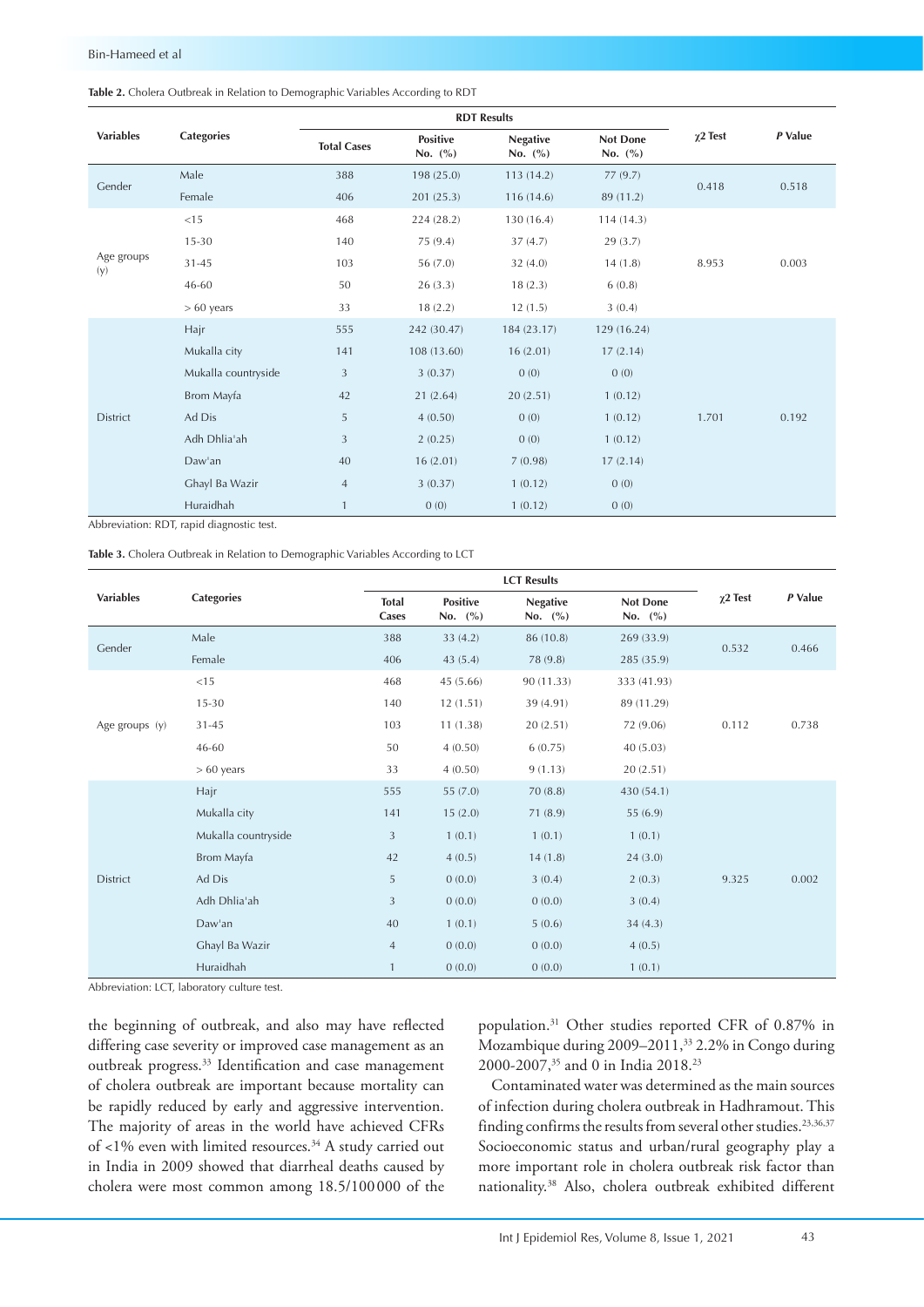<span id="page-4-0"></span>**Table 4.** Indicators of Cholera Cases in Hadhramout Coast During 2019

| <b>Suspected</b>                                                               | <b>Deaths</b> | CFR% | AR<br><b>RDT</b> |                 | LCT             | <b>Affected</b>  |  |
|--------------------------------------------------------------------------------|---------------|------|------------------|-----------------|-----------------|------------------|--|
| cases                                                                          |               |      | /10000           | <b>Positive</b> | <b>Positive</b> | <b>Districts</b> |  |
| 794                                                                            |               | 09   | 7 O              | 399             | 76              | $8(67\%)$        |  |
| Abbreviations: CFR, case fatality rate: AR, attack rate: RDT, rapid diagnostic |               |      |                  |                 |                 |                  |  |

test; LCT, laboratory culture test

seasonal climate patterns in Hadhramout coast district. Coastal climate varies, and it is often warm in summer and mild in winter. There is semi-monsoon rain in Mukalla city district, and there are desert and valley with hot, dry climate throughout the year in Hajr district. Thus endemic area with cholera was found to be associated with tidal seawater intrusions and seasonal climate patterns, whereas epidemic cholera often occurs near waterways when weather conditions are favorable for the bacteria to growth.39

In this study, epidemic of cholera was considered as an alarming sign of absence or shortage of safe water and sanitation infrastructures, poor hygiene, unhealthy social practices, and a weak public health system. Rapid spread of cholera disease through contaminated fluids may be facilitated by a transient hyperinfective state of *V. cholerae* present in fresh stool.40,41 *V. cholerae* hyperinfectivity for a few hours after dissemination may have implications for transmission, especially in densely populated areas.<sup>42</sup> In addition, direct exposure to households contributes significantly to transmission of cholera <sup>43</sup>, and nearness to cholera patients increases the risk of disease development.<sup>44</sup> Cholera disease outbreak in Yemen is directly associated with damage to infrastructure. It is possible to control such an outbreak through public health measures including early detection, immediate reporting, as well as timely and effective responses.45,46 Considering the actual context of Yemen and its water infrastructure, much more efforts are needed to control the cholera outbreak resurgence.<sup>47</sup> Cholera outbreak in Yemen highlights the importance of holding a continuing discussion by international humanitarian health organizations discussing whether, and to what extent, they should increase their focus on environmental determinants of communicable diseases in humanitarian emergencies.<sup>48</sup>

## **Conclusion**

High cases of cholera were detected during the epidemiological weeks in 2019 in Hadhramout coast. *V. cholerae* O1 serotype was the causative agent of cholera. Females and age group less than 15 years were the most affected with cholera. Hajr and Mukalla city directorates reported serious cholera outbreak cases. As indicators of cholera cases, CFRs was found to be 0.9 and AR was revealed to be 7.0. For combating cholera in Hadhramout effectively, there is a need to strengthen and provide proper laboratory support in future. We recommended that safe water and food supplies should be provided over the year.

The health facility infrastructures, training of the rapid response teams for outbreak investigation, and report writing should be improved.

## **Conflict of Interest Disclosures**

The authors declare that they have no conflict of interests, financial interest, or such like.

#### **Ethical Approval**

This research was authorized by the ministry of health and population office/Hadhramout coast governorate, Yemen.

#### **Author's Contributions**

HJ conceptualized the study and interpreted all of the data. EH wrote, edited and reviewed the manuscript. All authors read and approved the final manuscript.

#### **Acknowledgments**

The authors would like to extend their warmest thanks to the staff of the epidemiological surveillance department at the ministry of health and population office, Hadhramout coast for their continuing efforts to provide the authors with the required data. The authors are also grateful to Dr. Mohammed Awadh Al-Reeh for his assistance with data analysis.

#### **References**

- 1. Saha P, Katarkar A, Das B, Bhattacharyya A, Chaudhuri K. 6-Gingerol inhibits *Vibrio cholerae*-induced proinflammatory cytokines in intestinal epithelial cells via modulation of NF-κB. Pharm Biol. 2016;54(9):1606-15. 10.3109/13880209.2015.1110598.
- 2. Tamang MD, Sharma N, Makaju RK, Sarma AN, Koju R, Nepali N, et al. An outbreak of El Tor cholera in Kavre district, Nepal. Kathmandu Univ Med J (KUMJ). 2005;3(2):138-42.
- 3. López-Gigosos RM, Plaza E, Díez-Díaz RM, Calvo MJ. Vaccination strategies to combat an infectious globe: oral cholera vaccines. J Glob Infect Dis. 2011;3(1):56-62. doi: 10.4103/0974-777x.77297.
- 4. Harris JB, LaRocque RC, Qadri F, Ryan ET, Calderwood SB. Cholera. Lancet. 2012;379(9835):2466-76. doi: 10.1016/ s0140-6736(12)60436-x.
- 5. Sozhamannan S, Yildiz FH. Diversity and genetic basis of polysaccharide biosynthesis in *Vibrio cholerae*. In: Ramamurthy T, Bhattacharya S, eds. Epidemiological and Molecular Aspects on Cholera. Infectious Disease. New York, NY: Springer; 2011;129-60. doi: 10.1007/978-1-60327-265-0\_8.
- 6. World Health Organization (WHO), Food and Agriculture Organization (FAO). Risk Assessment of Choleragenic *Vibrio cholerae* 01 and 0139 in Warm-Water Shrimp in International Trade. Microbiological Risk Assessment Series; 2005. WHO, FAO; 2005.
- 7. Almagro-Moreno S, Taylor RK. Cholera: environmental reservoirs and impact on disease transmission. Microbiol Spectr. 2013;1(2):OH-0003-2012. doi: 10.1128/microbiolspec.OH-0003-2012.
- 8. Sack DA, Sack RB, Nair GB, Siddique AK. Cholera. Lancet.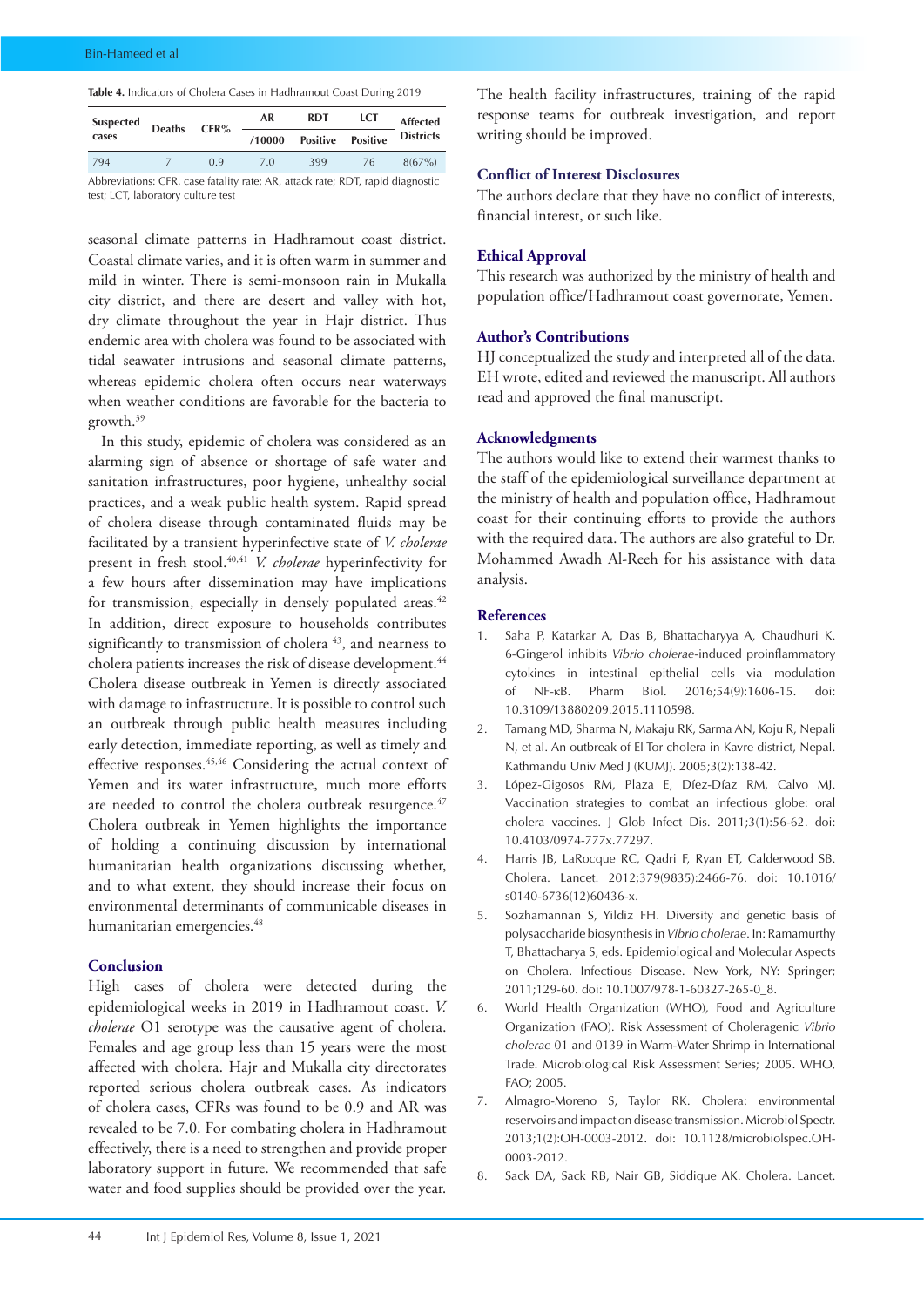2004;363(9404):223-33. doi: 10.1016/s0140-6736(03)15328- 7.

- 9. Deen J, Mengel MA, Clemens JD. Epidemiology of cholera. Vaccine. 2020;38 Suppl 1:A31-A40. doi: 10.1016/j. vaccine.2019.07.078.
- 10. European Commission. European Civil Protection and Humanitarian Aid Operations. Yemen: European Commission; 2017. 2019. Available from: [https://ec.europa.eu/echo/where/](https://ec.europa.eu/echo/where/middle-east/yemen_en) [middle-east/yemen\\_en](https://ec.europa.eu/echo/where/middle-east/yemen_en).
- 11. World Health Organization (WHO). Cholera: Environmental Risk Factors. WHO; 2020. [http://www.who.Cholera/Cholera/](http://www.who.Cholera/Cholera/WHO%20  Environmental risk factors.htm) [WHO%20%20%20Environmental%20risk%20factors.htm.](http://www.who.Cholera/Cholera/WHO%20  Environmental risk factors.htm)
- 12. Mukhopadhyay AK, Takeda Y, Balakrish Nair G. Cholera outbreaks in the El Tor biotype era and the impact of the new El Tor variants. Curr Top Microbiol Immunol. 2014;379:17-47. doi: 10.1007/82\_2014\_363.
- 13. Dureab F, Jahn A, Krisam J, Dureab A, Zain O, Al-Awlaqi S, et al. Risk factors associated with the recent cholera outbreak in Yemen: a case-control study. Epidemiol Health. 2019;41:e2019015. doi: 10.4178/epih.e2019015.
- 14. Ali M, Nelson AR, Lopez AL, Sack DA. Updated global burden of cholera in endemic countries. PLoS Negl Trop Dis. 2015;9(6):e0003832. doi: 10.1371/journal.pntd.0003832.
- 15. World Health Organization (WHO). Cholera, 2009. Wkly Epidemiol Rec. 2010;85;293-308.
- 16. World Health Organization (WHO). Cholera, 2010. Wkly Epidemiol Rec. 2011;31:325-40.
- 17. World Health Organization (WHO). Cholera, 2011. Wkly Epidemiol Rec. 2012;31-32:289-304.
- 18. World Health Organization (WHO). Electronic integrated disease early warning and response system, Yemen. Wkly Epidemiol Bull 2019;7;Epi week 3 (14-20 January, 2019).
- 19. World Health Organization (WHO). Wkly Epidemiol Rec. 2018;93(38):489-500.
- 20. World Health Organization (WHO)/Eastern Mediterranean Regional Office. Cholera update, Yemen. 2018. [http://www.](http://www.emro.who.int/health-topics/cholera-outbreak/situation-update.html) [emro.who.int/health-topics/cholera-outbreak/situation](http://www.emro.who.int/health-topics/cholera-outbreak/situation-update.html)[update.html](http://www.emro.who.int/health-topics/cholera-outbreak/situation-update.html).
- 21. Ministry of health and population office/Hadhramout coast governorate. 2019.
- 22. World Health Organization (WHO). Standard case definition. Prevention and Control of Cholera Outbreaks: WHO Policy and Recommendations 2017. [http://www.who.int/cholera/](http://www.who.int/cholera/technical/prevention/control/en/index1.html) [technical/prevention/control/en/index1.html](http://www.who.int/cholera/technical/prevention/control/en/index1.html).
- 23. Goswami S, Jha A, Sivan SP, Dambhare D, Gupta SS. Outbreak investigation of cholera outbreak in a slum area of urban Wardha, India: an interventional epidemiological study. J Family Med Prim Care. 2019;8(3):1112-6. doi: 10.4103/ jfmpc.jfmpc\_308\_18.
- 24. Mukhopadhyay AK, Deb AK, Chowdhury G, Debnath F, Samanta P, Saha RN, et al. Post-monsoon waterloggingassociated upsurge of cholera cases in and around Kolkata metropolis, 2015. Epidemiol Infect. 2019;147:e167. doi: 10.1017/s0950268819000529.
- 25. Paul RC, Faruque AS, Alam M, Iqbal A, Zaman K, Islam N, et al. Incidence of severe diarrhoea due to *Vibrio cholerae* in the catchment area of six surveillance hospitals in Bangladesh. Epidemiol Infect. 2016;144(5):927-39. doi: 10.1017/ s0950268815002174.
- 26. Usman A, Sarkinfada F, Mufunda J, Nyarango P, Mansur K,

Daiyabu TM. Recurrent cholera epidemics in Kano--northern Nigeria. Cent Afr J Med. 2005;51(3-4):34-8.

- 27. Shittu OB, Akpan I, Popoola TO, Oyedepo JA, Ogunshola EO. Epidemiological features of a GIS-supported investigation of cholera outbreak in Abeokuta, Nigeria. J Public Health Epidemiol. 2010;2(7):152-62.
- 28. Greenhill AR, Mutreja A, Bulach D, Belousoff MJ, Jonduo MH, Collins DA, et al. Wave 2 strains of atypical *Vibrio cholerae* El Tor caused the 2009-2011 cholera outbreak in Papua New Guinea. Microb Genom. 2019;5(3):e000256. doi: 10.1099/ mgen.0.000256.
- 29. Saidi SM, Chowdhury N, Awasthi SP, Asakura M, Hinenoya A, Iijima Y, et al. Prevalence of *Vibrio cholerae* O1 El Tor variant in a cholera-endemic zone of Kenya. J Med Microbiol. 2014;63(Pt 3):415-20. doi: 10.1099/jmm.0.068999-0.
- 30. Osawa K, Shigemura K, Kitagawa K, Kuntaman K, Mertaniasih NM, Setyarini W, et al. Difference of phenotype and genotype between human and environmental: isolated *Vibrio cholerae* in Surabaya, Indonesia. Indian J Microbiol. 2020;60(2):230-8. doi: 10.1007/s12088-020-00861-y.
- 31. Mahanta BN, Mahanta TG, Sinha R, Dutta A, Payeng D, Jawed Q. Investigation of a cholera outbreak in a tea garden of Sivasagar district of Assam. Indian J Community Med. 2013;38(4):240-3. doi: 10.4103/0970-0218.120160.
- 32. Panda S, Pati KK, Bhattacharya MK, Koley H, Pahari S, Nair GB. Rapid situation & response assessment of diarrhoea outbreak in a coastal district following tropical cyclone AILA in India. Indian J Med Res. 2011;133(4):395-400.
- 33. Gujral L, Sema C, Rebaudet S, Taibo CL, Manjate AA, Piarroux R, et al. Cholera epidemiology in Mozambique using national surveillance data. J Infect Dis. 2013;208 Suppl 1:S107-14. doi: 10.1093/infdis/jit212.
- 34. Gaffga NH, Tauxe RV, Mintz ED. Cholera: a new homeland in Africa? Am J Trop Med Hyg. 2007;77(4):705-13.
- 35. Bompangue D, Giraudoux P, Piarroux M, Mutombo G, Shamavu R, Sudre B, et al. Cholera epidemics, war and disasters around Goma and Lake Kivu: an eight-year survey. PLoS Negl Trop Dis. 2009;3(5):e436. doi: 10.1371/journal. pntd.0000436.
- 36. Gupta DN, Mondal SK, Sarkar BL, Mukherjee S, Bhattacharya SK. An el tor cholera outbreak amongst tribal population in Tripura. J Commun Dis. 2004;36(4):271-6.
- 37. Hamner S, Tripathi A, Mishra RK, Bouskill N, Broadaway SC, Pyle BH, et al. The role of water use patterns and sewage pollution in incidence of water-borne/enteric diseases along the Ganges river in Varanasi, India. Int J Environ Health Res. 2006;16(2):113-32. doi: 10.1080/09603120500538226.
- 38. Lund AJ, Keys HM, Leventhal S, Foster JW, Freeman MC. Prevalence of cholera risk factors between migrant Haitians and Dominicans in the Dominican Republic. Rev Panam Salud Publica. 2015;37(3):125-32.
- 39. Jutla A, Whitcombe E, Hasan N, Haley B, Akanda A, Huq A, et al. Environmental factors influencing epidemic cholera. Am J Trop Med Hyg. 2013;89(3):597-607. doi: 10.4269/ ajtmh.12-0721.
- 40. Hartley DM, Morris JG Jr, Smith DL. Hyperinfectivity: a critical element in the ability of *V. cholerae* to cause epidemics? PLoS Med. 2006;3(1):e7. doi: 10.1371/journal.pmed.0030007.
- 41. Silva AJ, Benitez JA. *Vibrio cholerae* biofilms and cholera pathogenesis. PLoS Negl Trop Dis. 2016;10(2):e0004330. doi: